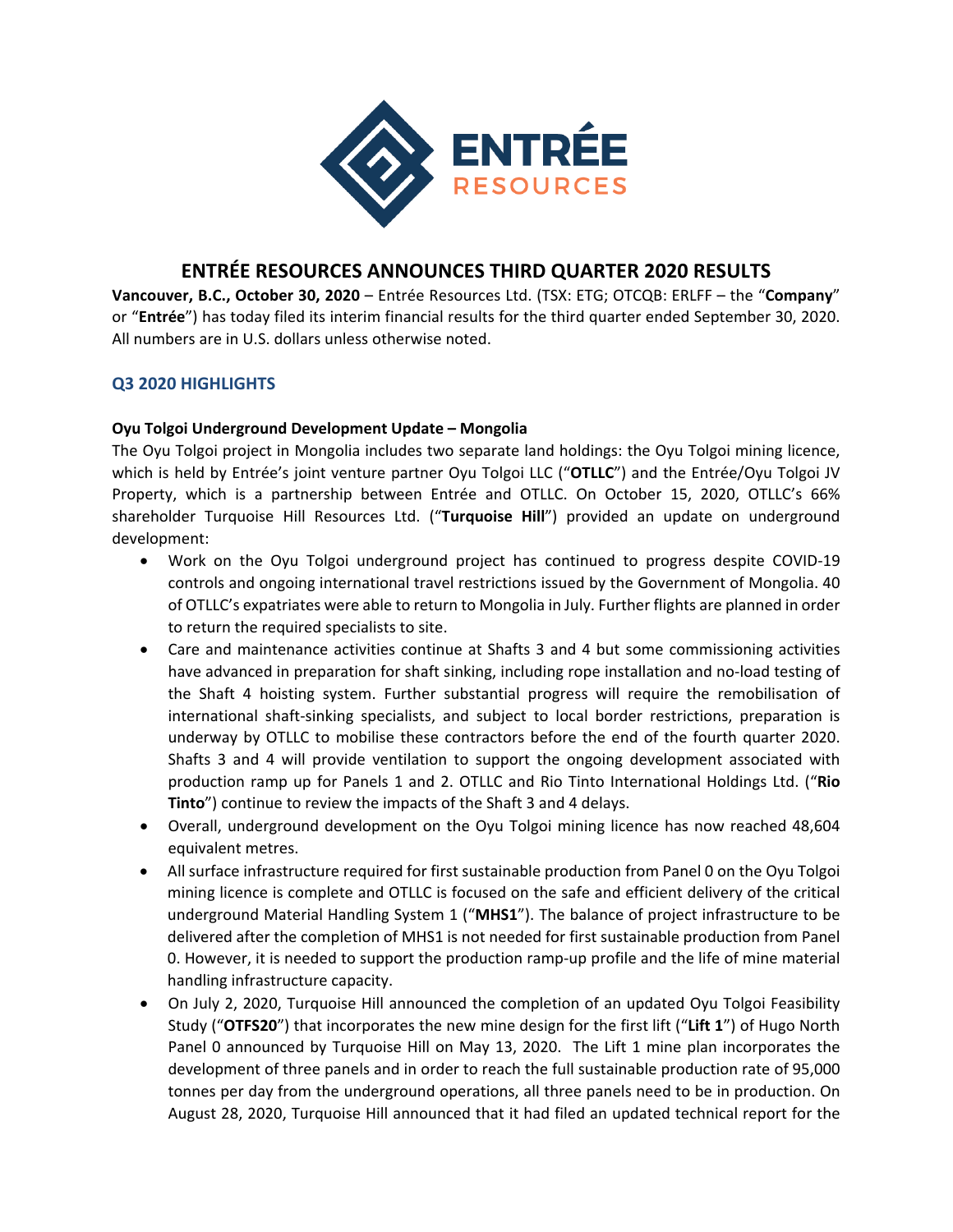Oyu Tolgoi project ("**2020 OTTR**"). OTFS20 and the 2020 OTTR do not reflect the impacts of the COVID‐19 pandemic, which continue to be assessed by OTLLC, Rio Tinto and Turquoise Hill.

 OTFS20 and the 2020 OTTR incorporate an update to the first sustainable production schedule and capital cost estimates for the underground mine development based on the new block cave mine design for Panel 0. The new design anticipates a base case development capital cost of \$6.8 billion, with a range of \$6.6 billion to \$7.1 billion, and a target to first sustainable production from the Oyu Tolgoi mining licence of February 2023, with a target range between October 2022 and June 2023, inclusive of an allowance for schedule contingency. The mine design for Panel 0 is now undergoing detailed study, design, engineering and optimization work to support the definitive estimate cost and schedule update for Panel 0 (the "**Definitive Estimate**"), expected to be completed by OTLLC, Rio Tinto and Turquoise Hill in the fourth quarter of 2020. Turquoise Hill has been advised that preliminary indications from the Definitive Estimate process are that first sustainable production is trending towards the earlier months of the target range, and that the forecast development capital cost remains within the range of \$6.6 billion to \$7.1 billion.

## **Entrée/Oyu Tolgoi JV Property**

- Entrée's 2018 Technical Report completed on its interest in the Entrée/Oyu Tolgoi JV Property discusses two development scenarios, a reserve case (the "**2018 Reserve Case**") and a Life‐of‐ Mine Preliminary Economic Assessment (the "**2018 PEA**"). The 2018 Reserve Case is based only on mineral reserves attributable to the Entrée/Oyu Tolgoi joint venture (the "**Entrée/Oyu Tolgoi JV**") from Lift 1 of the Hugo North Extension underground block cave located at the northern portion of Panel 1. Both the 2018 Reserve Case and the 2018 PEA are based on information reported within the 2016 Oyu Tolgoi Feasibility Study.
- The Company has not yet been provided with OTFS20 or any of the data or assumptions underlying OTFS20, the block cave designs in OTFS20 or Turquoise Hill's updated mineral resources and reserves and the Company is therefore unable to verify such data or the scientific and technical disclosures made by Turquoise Hill at this time. For information on the Company's interest in Entrée/Oyu Tolgoi JV Property, see the 2018 Technical Report available on SEDAR at www.sedar.com.
- Once the Definitive Estimate and the ongoing Panel 1 optimization studies have been completed and delivered to Entrée with OTFS20, the Company expects to be able to assess the potential impact on Entrée/Oyu Tolgoi JV Property resources and reserves as well as production and financial assumptions and outputs from the two alternative cases, the 2018 Reserve Case and the 2018 PEA. Entrée will continue to evaluate any information made available to it by Rio Tinto or OTLLC and will update the market accordingly.

#### **Corporate**

- On September 14, 2020, the Company closed a non‐brokered private placement of 10,278,000 units of the Company at a price of C\$0.43 per unit for gross proceeds of approximately C\$4.4 million. Each unit consists of one common share and one‐half of one transferable common share purchase warrant (each whole warrant, a "**Warrant**"). Each Warrant entitles the holder to purchase one additional common share of the Company at a price of C\$0.60 per share for a period of three years following the date of issuance.
- Q3 2020 operating loss was \$0.4 million and was consistent with the comparative quarter of Q3 2019.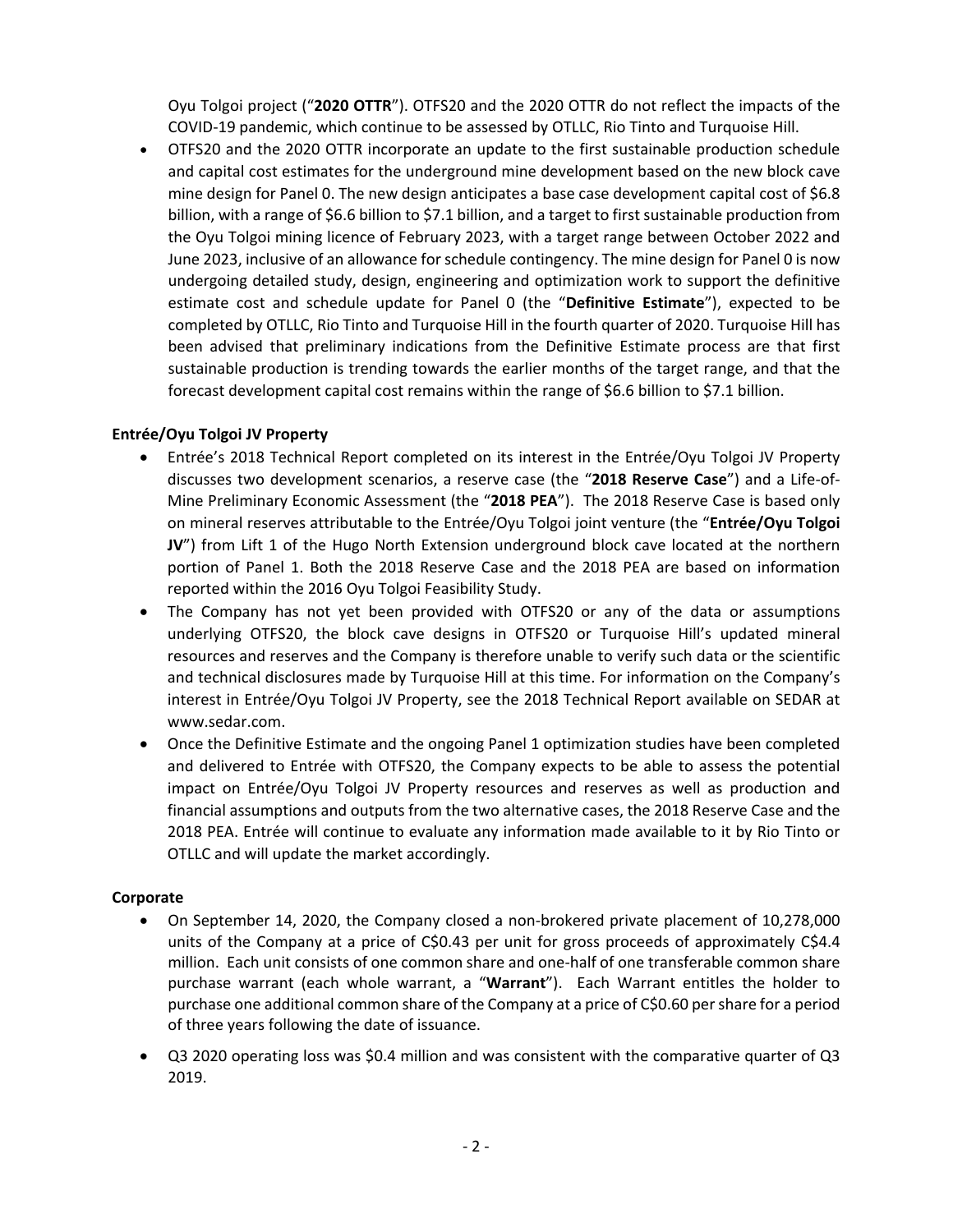- Q3 2020 operating cash outflow after working capital was \$0.3 million and was consistent with the \$0.3 million operating cash outflow in Q3 2019.
- As at September 30, 2020, the cash balance was \$7.4 million and the working capital balance was \$7.5 million. The Company holds the majority of its cash in Canadian currency.
- The Company recognises the unprecedented situation surrounding the ongoing COVID-19 pandemic and is closely monitoring the effect of the COVID‐19 pandemic on its business and operations and will continue to update the market on the impacts to the Company's business and operations in relation to these extraordinary circumstances.

## **OUTLOOK AND STRATEGY**

The Company's primary objective for the 2020 year continues to be to work with other Oyu Tolgoi stakeholders to advance potential amendments to the joint venture agreement (the "**Entrée/Oyu Tolgoi JVA**") that currently governs the relationship between Entrée and OTLLC and upon finalization, transfer the Shivee Tolgoi and Javhlant mining licencesto OTLLC as manager of the Entrée/Oyu Tolgoi JV. The form of Entrée/Oyu Tolgoi JVA was agreed between the partiesin 2004, prior to the execution of the Oyu Tolgoi Investment Agreement and commencement of underground development. The Company currently is registered in Mongolia as the 100% ultimate holder of the Shivee Tolgoi and Javhlant mining licences.

The Company believes that amendments that align the interests of all stakeholders as they are now understood, would be in the best interests of all stakeholders, provided there is no net erosion of value to Entrée. No agreements have been finalized and there are no assurances agreements may be finalized in the future.

The Company continues to expect 2020 full year expenditures, which include Mongolian site management and compliance costs, to be between \$1.5 million and \$1.7 million.

The Company's interim financial statements and Management's Discussion and Analysis ("**MD&A**") for the third quarter ended September 30, 2020 are available on the Company's website at www.EntreeResourcesLtd.com, on SEDAR at www.sedar.com and on EDGAR at www.sec.gov.

## **QUALIFIED PERSON**

Robert Cinits, P.Geo., consultant to Entrée and the Company's former Vice President, Corporate Development, and a Qualified Person as defined by NI 43‐101, has approved the technical information in this release.For further information on the Entrée/Oyu Tolgoi JV Property, see the Company's Technical Report (the "**2018 Technical Report**"), titled "Entrée/Oyu Tolgoi Joint Venture Project, Mongolia, NI 43‐ 101 Technical Report", with an effective date of January 15, 2018, available on SEDAR at www.sedar.com.

### **ABOUT ENTRÉE RESOURCES LTD.**

Entrée Resources Ltd. is a Canadian mining company with a unique carried joint venture interest on a significant portion of one of the world's largest copper-gold projects – the Oyu Tolgoi project in Mongolia. Entrée has a 20% or 30% carried participating interest in the Entrée/Oyu Tolgoi JV, depending on the depth of mineralization. Sandstorm Gold Ltd., Rio Tinto and Turquoise Hill are major shareholders of Entrée, holding approximately 21%, 9% and 8% of the shares of the Company, respectively. More information about Entrée can be found at www.EntreeResourcesLtd.com.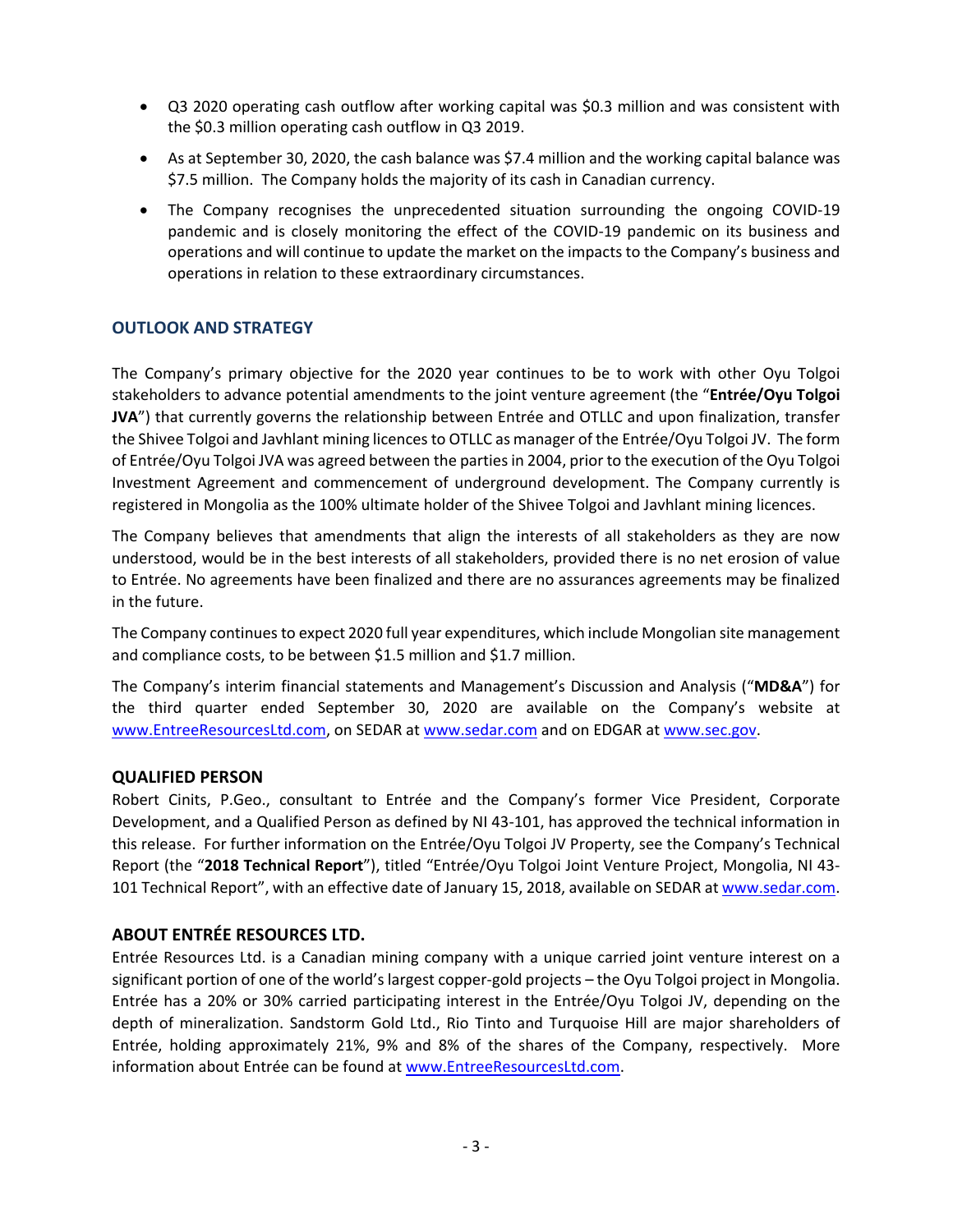#### **FURTHER INFORMATION**

David Jan Investor Relations Entrée Resources Ltd. Tel: 604‐687‐4777 | Toll Free: 1‐866‐368‐7330 E‐mail: djan@EntreeResourcesLtd.com

This News Release contains forward-looking statements within the meaning of the United States Private Securities Litigation Reform Act of 1995 and forward-looking information within the meaning of applicable Canadian securities laws with respect to corporate strategies and plans; uses of funds and projected expenditures; the expectations set out in OTFS20; timing and status of Oyu Tolgoi underground development; the mine design for Hugo North Lift 1 Panel 0 and the related cost and production schedule implications; the re-design studies for Panels 1 and 2 of Hugo North (including Hugo North Extension) Lift 1 and the possible outcomes, content and timing thereof; timing of completion of the Definitive Estimate and the scope thereof; timing and amount of production from Lift 1 of the Entrée/Oyu Tolgoi JV Property, potential production delays and the impact of any delays on the Company's cash flows, expected copper and gold grades, liquidity, funding requirements and planning; the potential impact of COVID-19 (coronavirus) on Oyu Tolgoi underground development and the business, operations and financial condition of the parties to the Entrée/Oyu Tolgoi JV; the estimation of mineral reserves and resources; estimates of capital and operating costs, mill throughput, cash flows and mine life; capital, financing and project development risk; mining dilution; discussions with the Government of Mongolia, Rio Tinto, OTLLC and Turquoise Hill on a range of issues including Entrée's interest in the Entrée/Oyu Tolgoi JV Property, the Shivee Tolgoi and Javhlant mining licences and certain material agreements; permitting time lines; anticipated business activities; and future financial performance.

In certain cases, forward-looking statements and information can be identified by words such as "plans", "expects" or "does not expect", "is expected", "budgeted", "scheduled", "estimates", "forecasts", "intends", "anticipates", or "does not anticipate" or "believes" or variations of such words and phrases or statements that certain actions, events or results "may", "could", "would", "might", "will be taken", "occur" or "be achieved". While the Company has based these forward-looking statements on its expectations about future events as at the date that such statements were prepared, the statements are not a guarantee of Entrée's future performance and are based on numerous assumptions regarding present and future business strategies; the correct interpretation of agreements, laws and regulations; local and global economic conditions and negotiations and the environment in which Entrée will operate in the future, including commodity prices, projected grades, projected dilution, anticipated capital and operating costs, anticipated future production and cash flows; the anticipated location of certain infrastructure and sequence of mining within and across panel boundaries; the construction and continued development of the Oyu Tolgoi underground mine; and the status of Entrée's relationship and interaction with the Government of Mongolia, OTLLC, Rio Tinto and Turquoise Hill. With respect to the construction and continued development of the Oyu Tolgoi underground mine, important risks, uncertainties and factors which could cause actual results to differ materially from future results expressed or implied by such forward-looking statements and information include, amongst others, the timing and cost of the construction and expansion of mining and processing facilities; the timing and availability of a long term domestic power source for Oyu Tolgoi (or the availability of financing for OTLLC or the Government of Mongolia to construct such a source); the potential impact of COVID-19; the ability of OTLLC to secure and draw down on the supplemental debt under the Oyu Tolgoi project finance facility and the availability of additional financing on terms reasonably acceptable to OTLLC, Turquoise Hill and Rio Tinto to further develop Oyu Tolgoi; the impact of changes in, changes in interpretation to or changes in enforcement of, laws, regulations and government practises in Mongolia; delays, and the costs which would result from delays, in the development of the underground mine; the status of the relationship and interaction between OTLLC, Rio Tinto, Turquoise Hill and the Government of Mongolia on the continued operation and development of Oyu Tolgoi, future funding plans and requirements and OTLLC internal governance; the anticipated location of certain infrastructure and sequence of mining within and across panel boundaries; projected copper, gold and silver prices and their market demand; and production estimates and the anticipated yearly production of copper, gold *and silver at the Oyu Tolgoi underground mine.* 

Other risks, uncertainties and factors which could cause actual results, performance or achievements of Entrée to differ materially from future results, performance or achievements expressed or implied by forward-looking statements and information include, amongst others, unanticipated costs, expenses or liabilities; discrepancies between actual and estimated production, mineral reserves and resources and metallurgical recoveries; development plans for processing resources; the outcome of the Definitive Estimate; matters relating to proposed exploration or expansion; mining operational and development risks, including geotechnical risks and ground conditions; regulatory restrictions (including environmental regulatory restrictions and liability); risks related to international operations, including legal and political risk in Mongolia; risks associated with changes in the attitudes of governments to foreign investment; risks associated with the conduct of joint ventures; risks related to the potential impact of global or national health concerns, including the COVID-19 (coronavirus) pandemic; inability to upgrade Inferred mineral resources to Indicated or Measured mineral resources; inability to convert mineral resources to mineral reserves; conclusions of economic evaluations; fluctuations in commodity prices and demand; changing foreign exchange rates; the speculative nature of mineral exploration; the alobal economic climate; dilution; share price volatility; activities, actions or assessments by Rio Tinto, Turquoise Hill or OTLLC and by government authorities including the Government of Mongolia; the availability of funding on reasonable terms; the impact of changes in interpretation to or changes in enforcement of laws, regulations and government practices, including laws, regulations and government practices with respect to mining, foreign investment, royalties and taxation; the terms and timing of obtaining necessary environmental and other government approvals, consents and permits; the availability and cost of necessary items such as water, skilled labour, transportation and appropriate smelting and refining arrangements; unanticipated reclamation expenses; changes to assumptions as to the availability of electrical power, and the power rates used in operating cost estimates and financial analyses; changes to assumptions as to salvage values; ability to maintain the social licence to operate; accidents, labour disputes and other risks of the mining industry; global climate change; title disputes; limitations on insurance coverage; competition; loss of key employees; cyber security incidents; misjudgements in the course of preparing forwardlooking statements; as well as those factors discussed in the Company's most recently filed MD&A and in the Company's Annual Information Form for the financial year ended December 31, 2019, dated March 13, 2020 filed with the Canadian Securities Administrators and available at www.sedar.com. Although the Company has attempted to identify important factors that could cause actual actions, events or results to differ